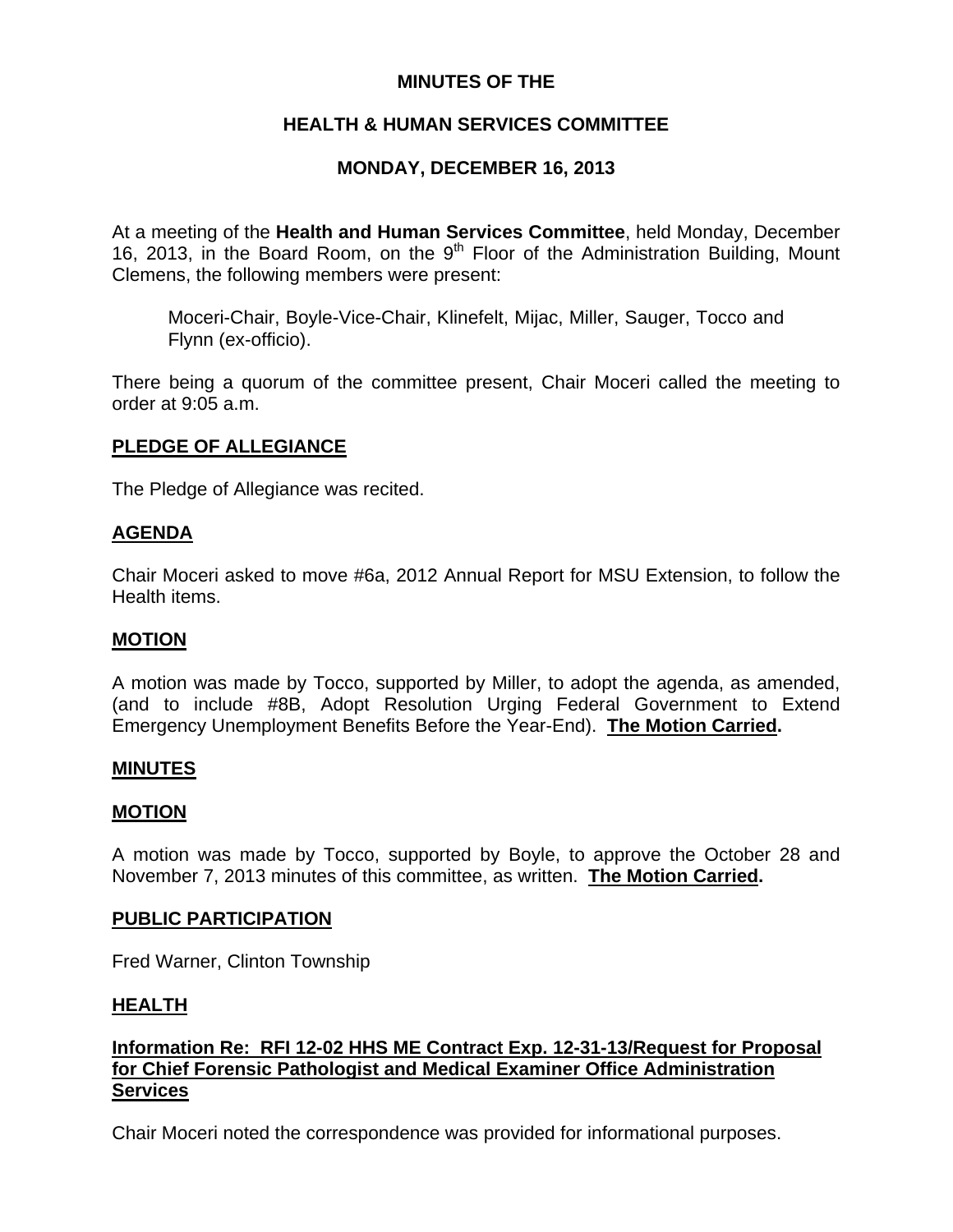### **Appointment of Daniel Spitz, M.D. as Chief Medical Examiner**

#### **Contract for Chief Forensic Pathologist, Forensic Pathologist and Medical Examiner Office Administration Services**

Al Lorenzo, Assistant County Executive, Steve Gold, Director of the Department of Health and Community Services, Bill Ridella, Director/Health Officer, and Dr. Daniel Spitz, Chief Medical Examiner, were present.

Mr. Ridella briefed committee on the process that occurred for the Chief Forensic Pathologist and Medical Examiner Office Administration Services RFP and explained the recommendation of appointment of Spitz Pathology Group and Daniel Spitz, M.D.

Chair Moceri noted that the bid documents, RFP and response were included in the agenda materials. She reminded commissioners of previously-taken Board action to require professional accreditation for the Macomb County Medical Examiner's Office and pointed out this issue had not been addressed in materials provided for the proposed appointment. Further, she mentioned the correspondence shared by the Board Chair's office as well as information which Chair Flynn received after his conversation with Assistant County Executive Al Lorenzo.

Scott Smith, Independent Counsel, explained the intent of the resolution provided on commissioners' desks. He said because of the enhanced exchange of communication occurring between the BOC and OCE, the resolution suggests both appointments be denied at this point, with the understanding that the issue of accreditation and the Medical Examiner contract will be worked out in such a way that is in keeping with the Board action adopted earlier this year.

#### **COMMITTEE RECOMMENDATION – MOTION**

A motion was made by Tocco, supported by Miller, to recommend that the Board of Commissioners adopt a resolution recommending declining to appoint Daniel M. Spitz as Medical Examiner and approval of the proposed Medical Examiner Services Agreement only if modified to be consistent with Commission Resolution R13-120.

Commissioner Klinefelt questioned the wording of the first paragraph where it states both declining and appointing.

Scott Smith suggested the following wording: A Resolution recommending appointment of Daniel M. Spitz as Medical Examiner and approval of the proposed Medical Examiner Services Agreement only if modified to be consistent with Commission Resolution R13- 120.

The following commissioners spoke: Klinefelt, Boyle and Miller.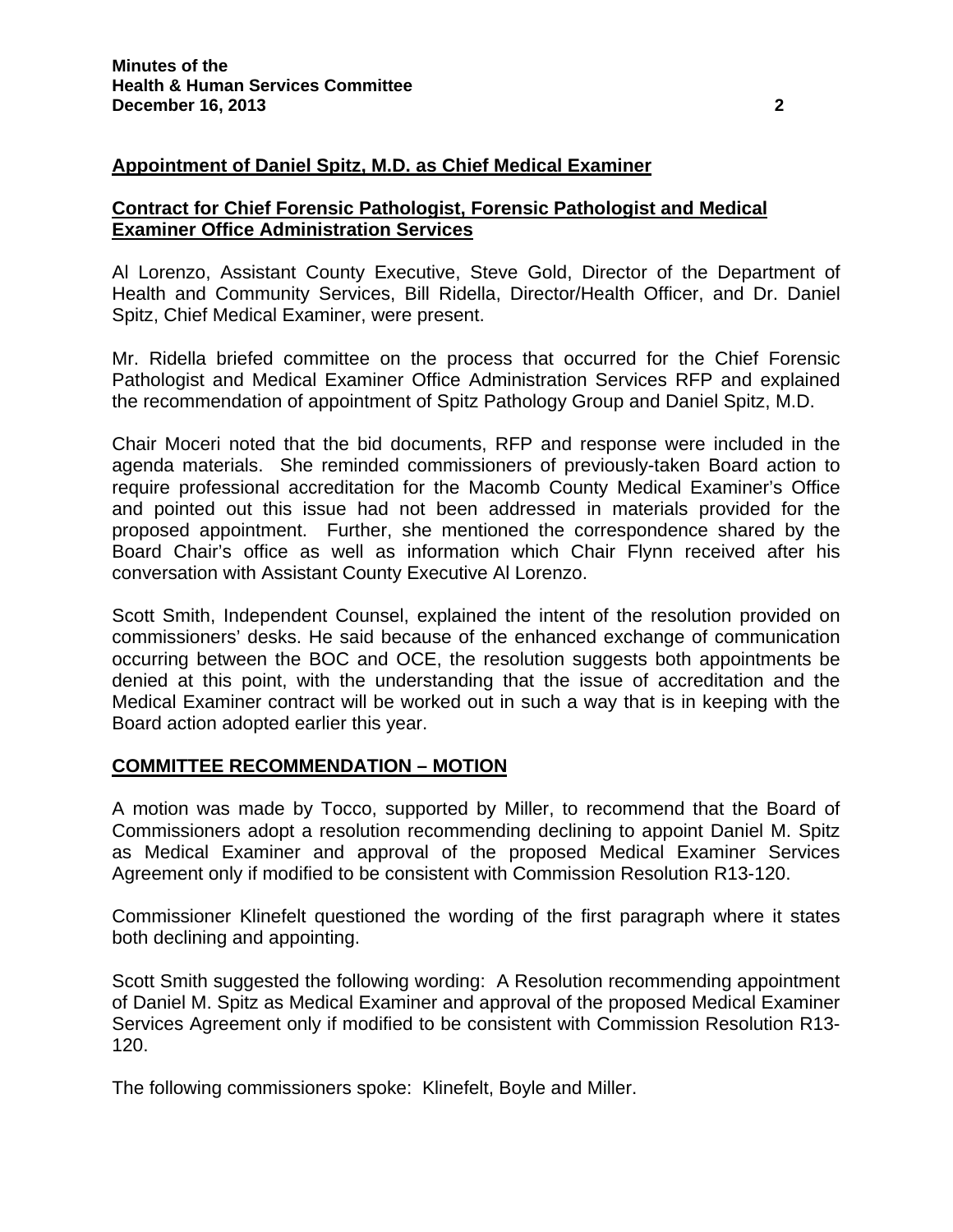Further discussion ensued on the wording for the first paragraph and the following friendly amendment was suggested by Scott Smith: A Resolution recommending declining appointment of Daniel M. Spitz as Medical Examiner and rejecting approval of the proposed Medical Examiner Services Agreement unless modified to be consistent with Commission Resolution R13-120. This language was agreed to by the maker and supporter.

The following commissioner spoke: Mijac.

A roll call vote was taken on the motion as follows:

Voting Yes were Boyle, Mijac, Miller, Moceri, Sauger and Tocco. There were 6 "Yes" votes.

Voting No was Klinefelt. There was 1 "No" vote.

### **THE MOTION CARRIED.**

#### **MSU EXTENSION**

### **2012 ANNUAL REPORT/MSU EXTENSION**

Marie Ruemenapp, District Coordinator for Macomb County MSU Extension, highlighted the report. She outlined new programming that MSU Extension will be focusing on in 2014 and noted some staff changes that have occurred in the department.

The following commissioners spoke: Miller and Klinefelt.

#### **MOTION**

A motion was made by Miller, supported by Sauger, to receive and file MSU Extension's 2012 Annual Report. **The Motion Carried.** 

#### **HHS COMMITTEE CHAIR ITEMS**

#### **MICHIGAN LEAGUE FOR PUBLIC POLICY-MACOMB COUNTY 2013 FACT SHEET**

Chair Moceri stated that this information was provided for informational purposes.

The following commissioner spoke: Mijac.

#### **MOTION**

A motion was made by Miller, supported by Mijac, to receive and file the Michigan League for Public Policy-Macomb County 2013 fact sheet. **The Motion Carried.**